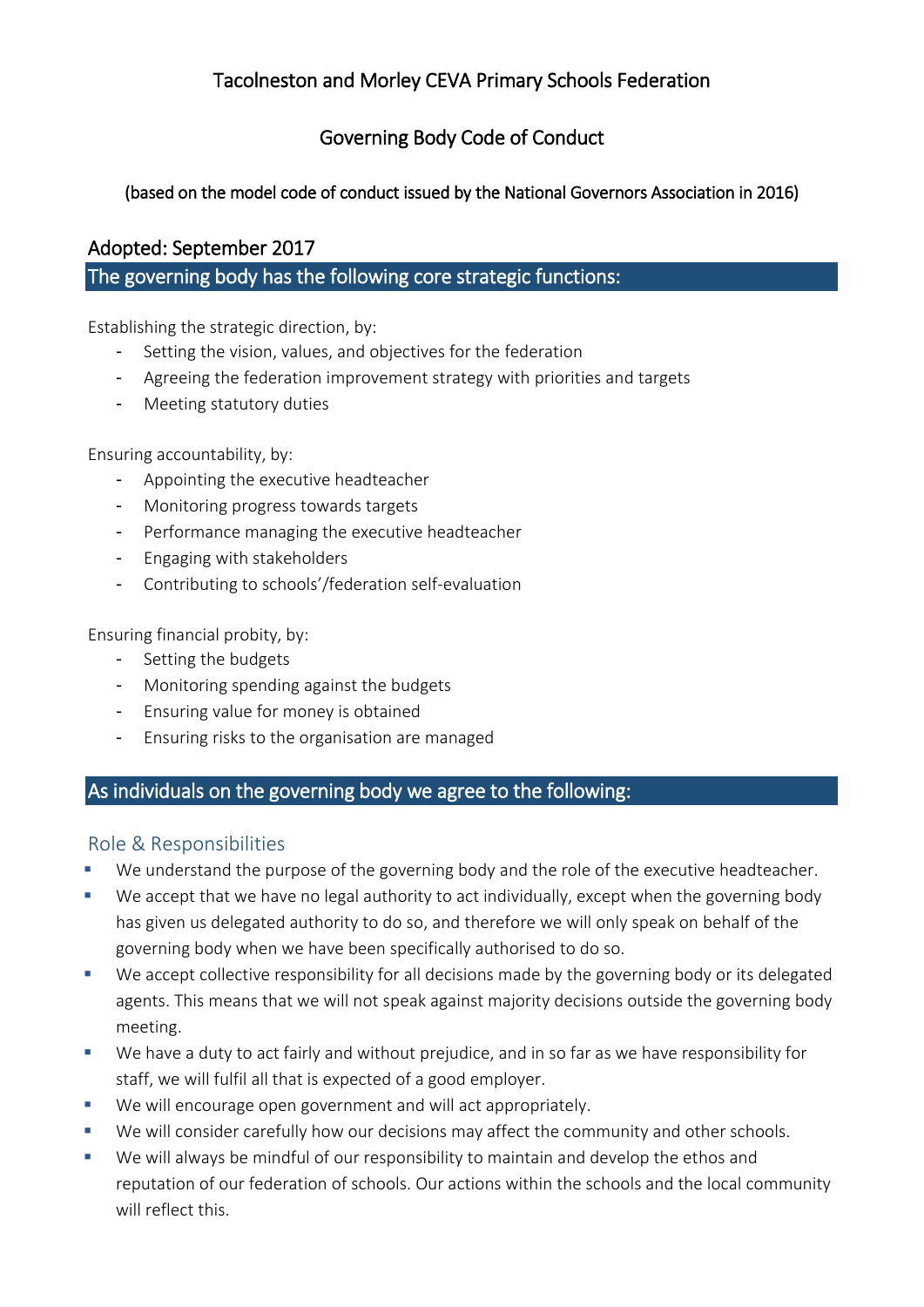- **E** In making or responding to criticism or complaints we will follow the procedures established by the governing body.
- We will actively support and challenge the executive headteacher.

## Commitment

- We acknowledge that accepting office as a governor involves the commitment of significant amounts of time and energy.
- We will each involve ourselves actively in the work of the governing body, and accept our fair share of responsibilities, including service on committees or working groups.
- We will make full efforts to attend all meetings and where we cannot attend explain in advance why we are unable to.
- We will get to know the schools well and respond to opportunities to involve ourselves in school activities.
- We will visit the schools, with all visits arranged in advance with the executive headteacher and undertaken within the monitoring policy established by the governing body.
- We will consider seriously our individual and collective needs for induction, training and development, and will undertake relevant training.
- We accept that in the interests of open government, our full names, date of appointment, terms of office, roles on the governing board, attendance records, relevant business and pecuniary interests, category of governor and the body responsible for appointing us will be published on the schools' websites.
- **EXTER** In the interests of transparency we accept that information relating to governors will be collected and logged on the DfE's national database of governors (Edubase).

## Relationships

- We will strive to work as a team in which constructive working relationships are actively promoted.
- We will express views openly, courteously and respectfully in all our communications with other governors.
- We will support the chair in their role of ensuring appropriate conduct both at meetings and at all times.
- We are prepared to answer queries from other governors in relation to delegated functions and take into account any concerns expressed, and we will acknowledge the time, effort and skills that have been committed to the delegated function by those involved.
- We will seek to develop effective working relationships with the executive headteacher, staff and parents, the Diocese, the local authority and other relevant agencies and the community.

# **Confidentiality**

- We will observe complete confidentiality when matters are deemed confidential or where they concern specific members of staff or pupils, both inside or outside school.
- We will exercise the greatest prudence at all times when discussions regarding school/federation business arise outside a governing body meeting.
- We will not reveal the details of any governing body vote.